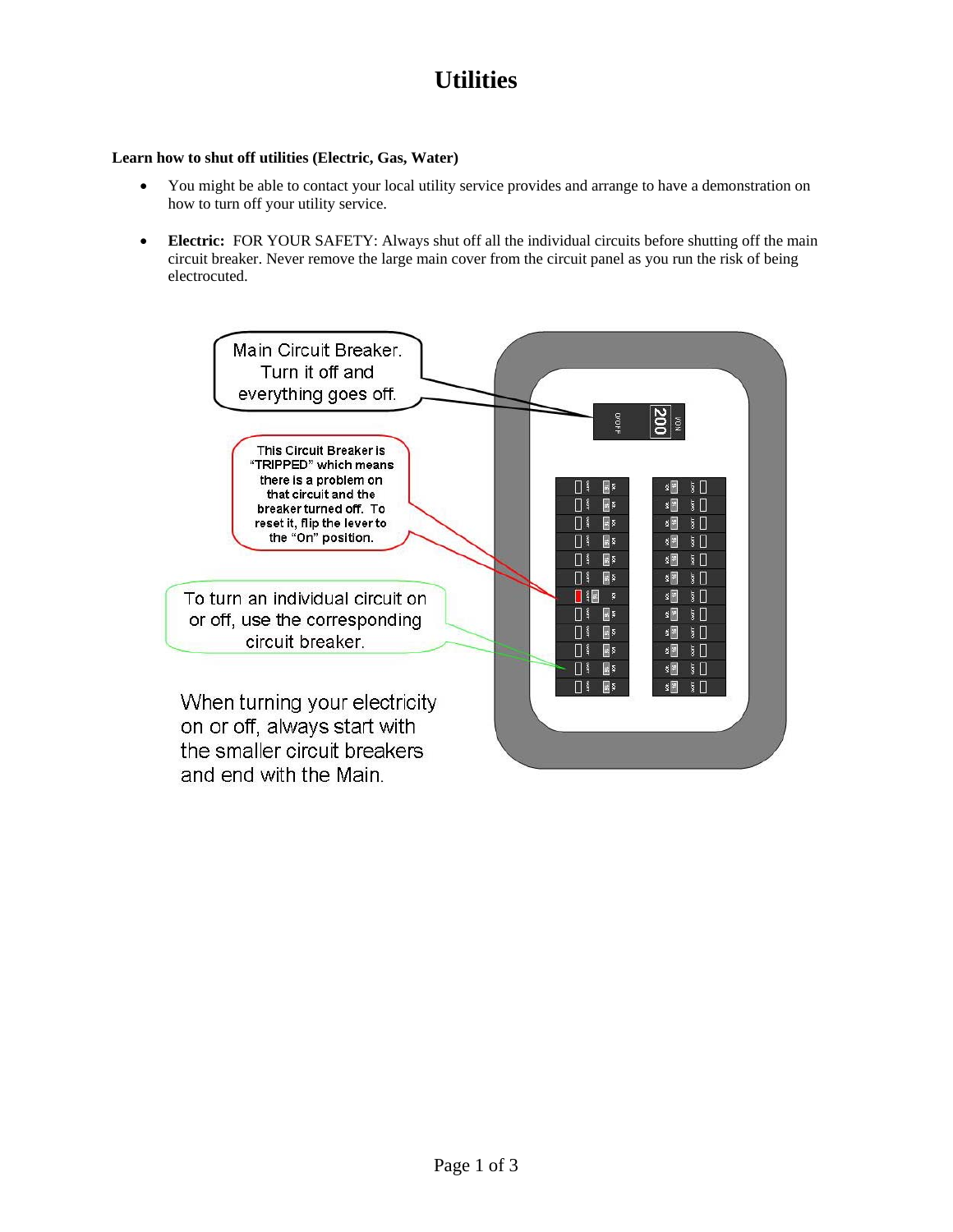## **Utilities**

• **Gas:** If you smell gas or hear a blowing or hissing noise, open a window and get everyone out quickly. Do not use an open flame (candle, match, etc., it investigate), only use a flashlight. Turn off the gas from the outside main valve if you can, and call the fire department or the gas company from a neighbor's home. Do not re-entry your home until you are told it is safe to do so. **CAUTION – IF YOU TURN OFF THE GAS FOR ANY REASON, A QUALIFIED PROFESSIONAL MUST TURN IT BACK ON. NEVER ATTEMPT TO TURN THE GAS BACK ON YOURSELF.**